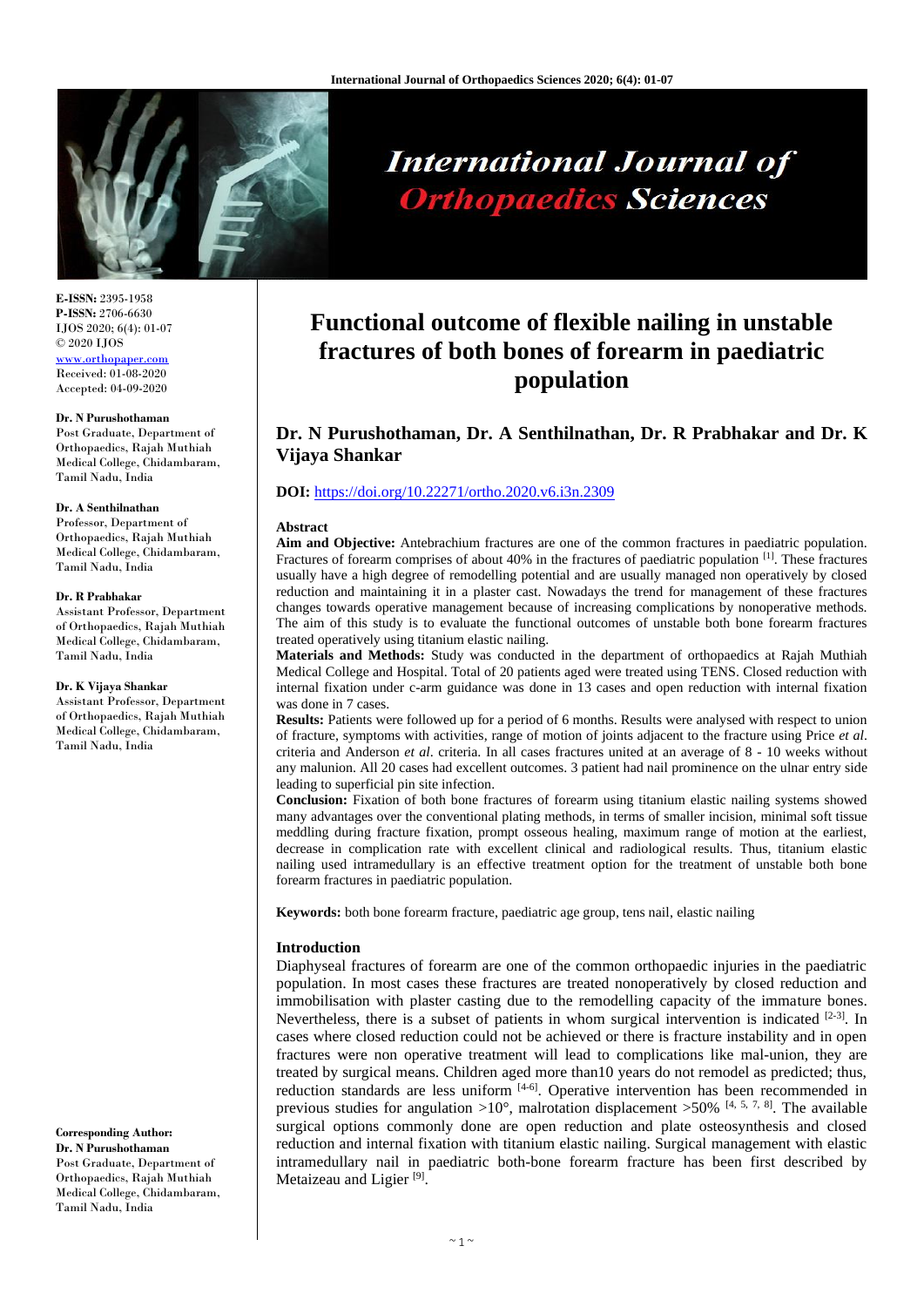Even though the optimal treatment remains controversial, increased interest prevails in determining which method can provide near perfect optimal results. Forearm fracture fixation with flexible nails have gained popularity, with proponents arguing that nailing results in decreased surgical dissection and retention of biologic factors at the fracture site [10]. Because of the elastic properties of the titanium nail (Ti 6A114V), which gives improved stability and rotation helping in fracture stabilisation, they are preferred in clinical practise than the stainless-steel nails. In addition, titanium nails provide flexural stability, translational stability, axial stability and rotational stability which are necessary for optimal fracture union.

### **Materials and Methods**

Study was conducted between 2018 - 2020 in the department of orthopaedics at Rajah Muthiah Medical College and Hospital. 20 paediatric cases with unstable both bone fractures of forearm operated with titanium nails were included in this study. Patients with <50% cortical contact,  $>10^*$  angulation in sagittal and coronal plane were expounded as unsatisfactory alignment. Closed reduction with internal fixation was done in 13 cases and open reduction with internal fixation was done in 7 cases. Above elbow slab was given to all patients postoperatively for a brief period. Patients were followed up at regular intervals. Fracture union, symptoms, range of motion, residual deformities, limb length measurement were assessed at intervals of 1, 3 and 6 months. For measuring the range of motion goniometer was used and compared with the opposite limb. Price *et al*. criteria and Anderson *et al*. criteria were used for outcome evaluation.

### **Surgical Procedure**

Patient was placed supine on the operating table with the arm on a radiolucent side table. Under sterile aseptic precautions, under general anaesthesia / regional anaesthesia, tourniquet was applied to the fractured limb at the level of arm with adequate padding, parts painted and draped. Incision of size 1 cm was placed over the distal radius above the physeal line on the lateral aspect. Entry made into the medullary cavity using bone awlover the lateral aspect of distal radius above the physis. In another method, some surgeons prefer to make incision over the dorsal aspect of lister's tubercle and entry made just little lateral to the lister's tubercle after retracting the extensor pollicis longus. Depending on the diameter of the medullary cavity, titanium nail of approximate size was chosen. A 30\* angulation was given to the proximal tip of the nail. Then the nail with bent tip was introduced into the medullary cavity where the entry was made in the distal radius. 180\* rotation was given to the nail with the T- handle and nail tip was brought along the axis of medullary canal. Under c-arm guidance, nail was advanced into the medullary canal in twisting motions and then passed across the fracture site into the proximal fragment, till the nail tip reaches the radial head. For ulna, incision was placed over the olecranon tip. Entry was made little lateral and distal to the olecranon apophysis using bone awl. Similar to radius titanium nail of approximate size was measured and introduced into the medullary cavity in similar fashion from proximal fragment to distal fragment. Reduction of fracture fragments was checked under c-arm. If it was found to be satisfactory, protruding ends of the nail were initially bent at about 90\* and were cut 1cm away from the bone. If closed reduction cannot be achieved, a small incision was made over the fracture site and the fracture was reduced and fixation was done with titanium

nail. Wound wash was given and skin incisions were sutured with 3-0 monofilament non-absorbable suture. Post operatively, an above elbow slab was given to encourage soft tissue healing. Parenteral antibiotics were given for 3 days and then changed to oral antibiotics. Implant removal was done after 6 months post operatively after seeing radiological union.



**Fig 1:** Positioning the Patient



**Fig 2:** Incision for radius



**Fig 3:** Radial Tens Entry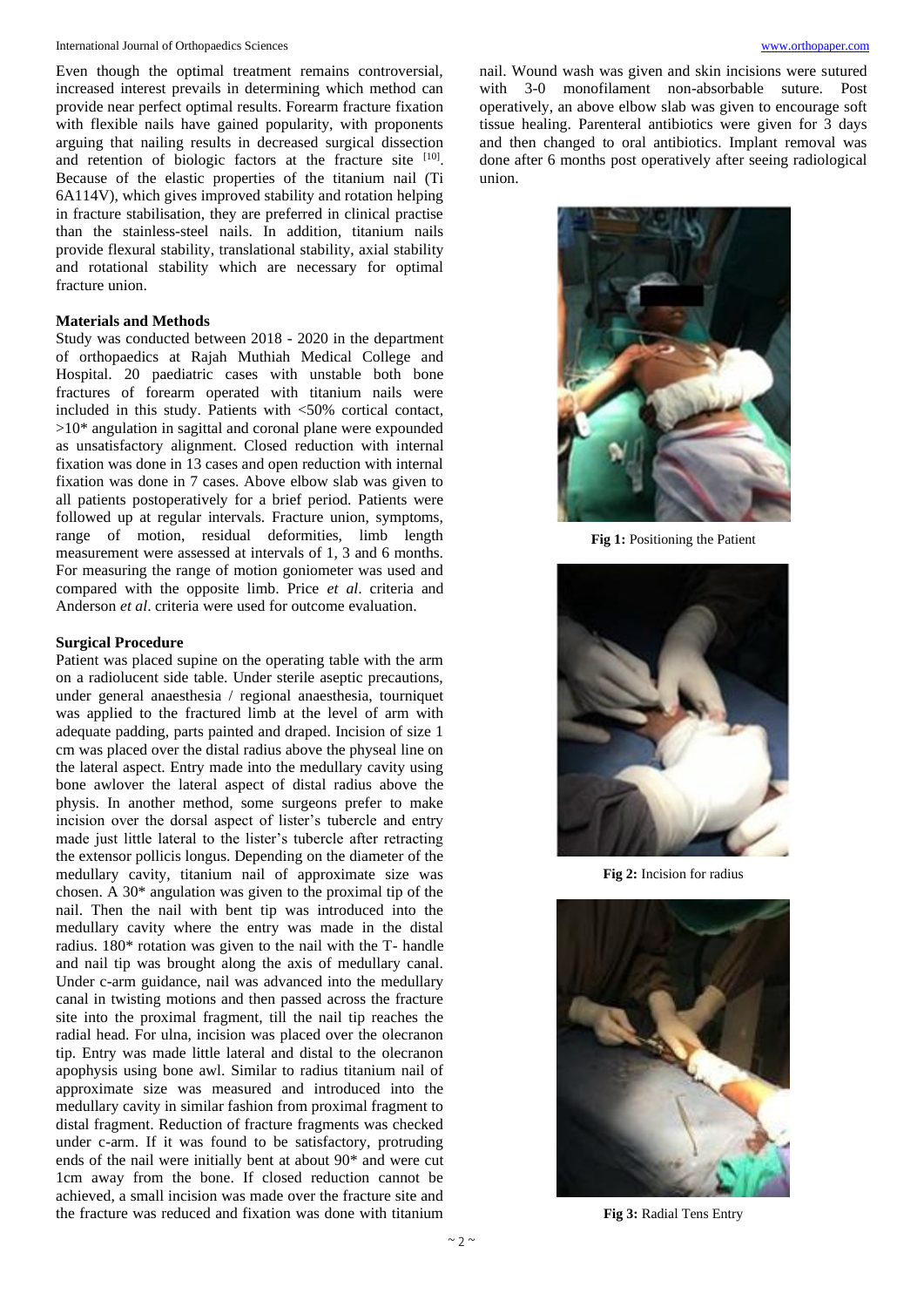

**Fig 4:** Incision for Ulna



**Fig 5:** Ulnar Tens Entry



**Fig 6:** Fracture Reduction



**Fig 7:** Proximal End



**Fig 8:** Distal End

### **Case -1**

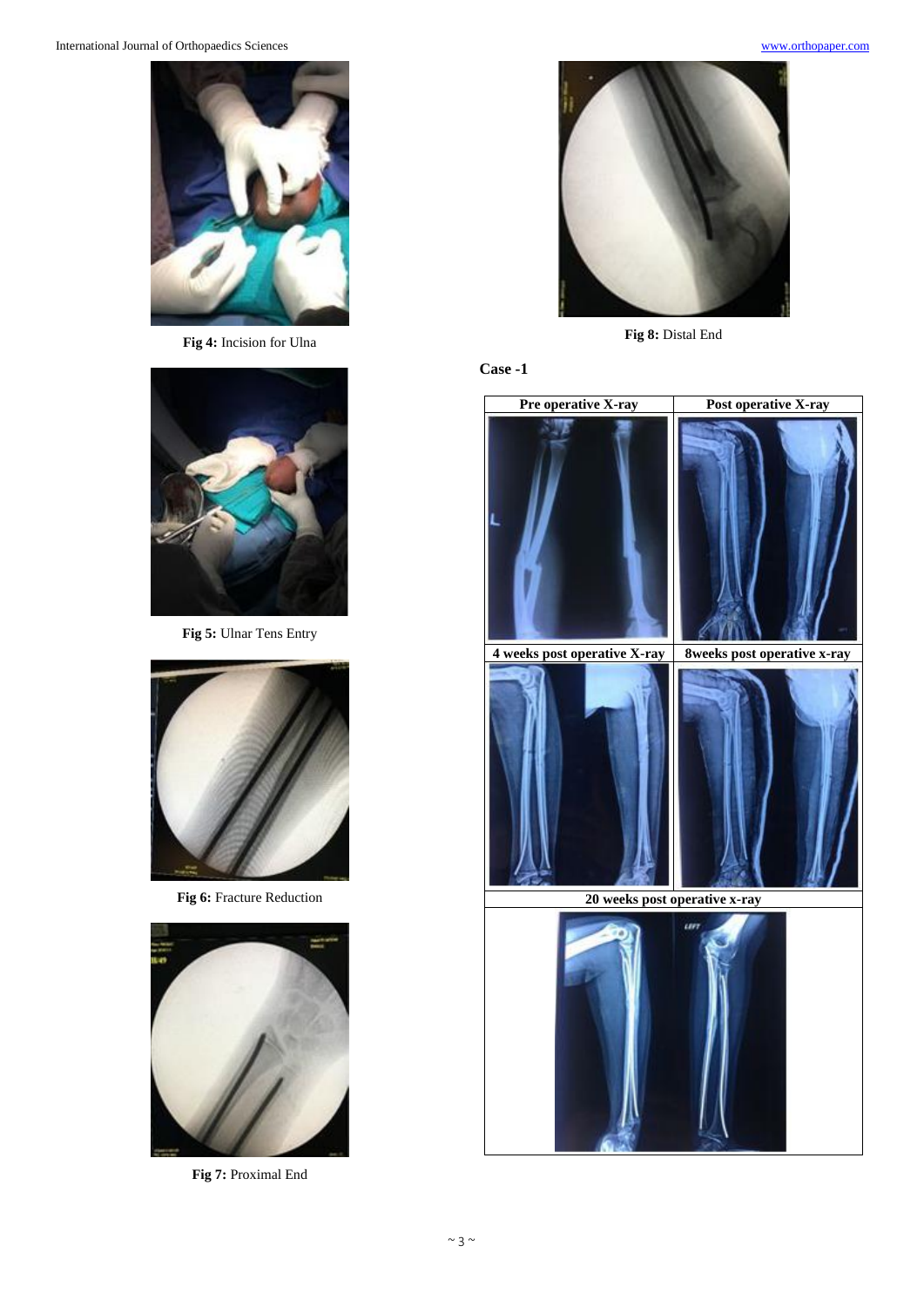International Journal of Orthopaedics Sciences [www.orthopaper.com](http://www.orthopaper.com/)

**Flexion Extension Neutral**





**Case 2**



**4 weeks post operative X-ray 8 weeks post operative X-ray**









**20 weeks post operative X-ray**



 $\sim$  4  $\sim$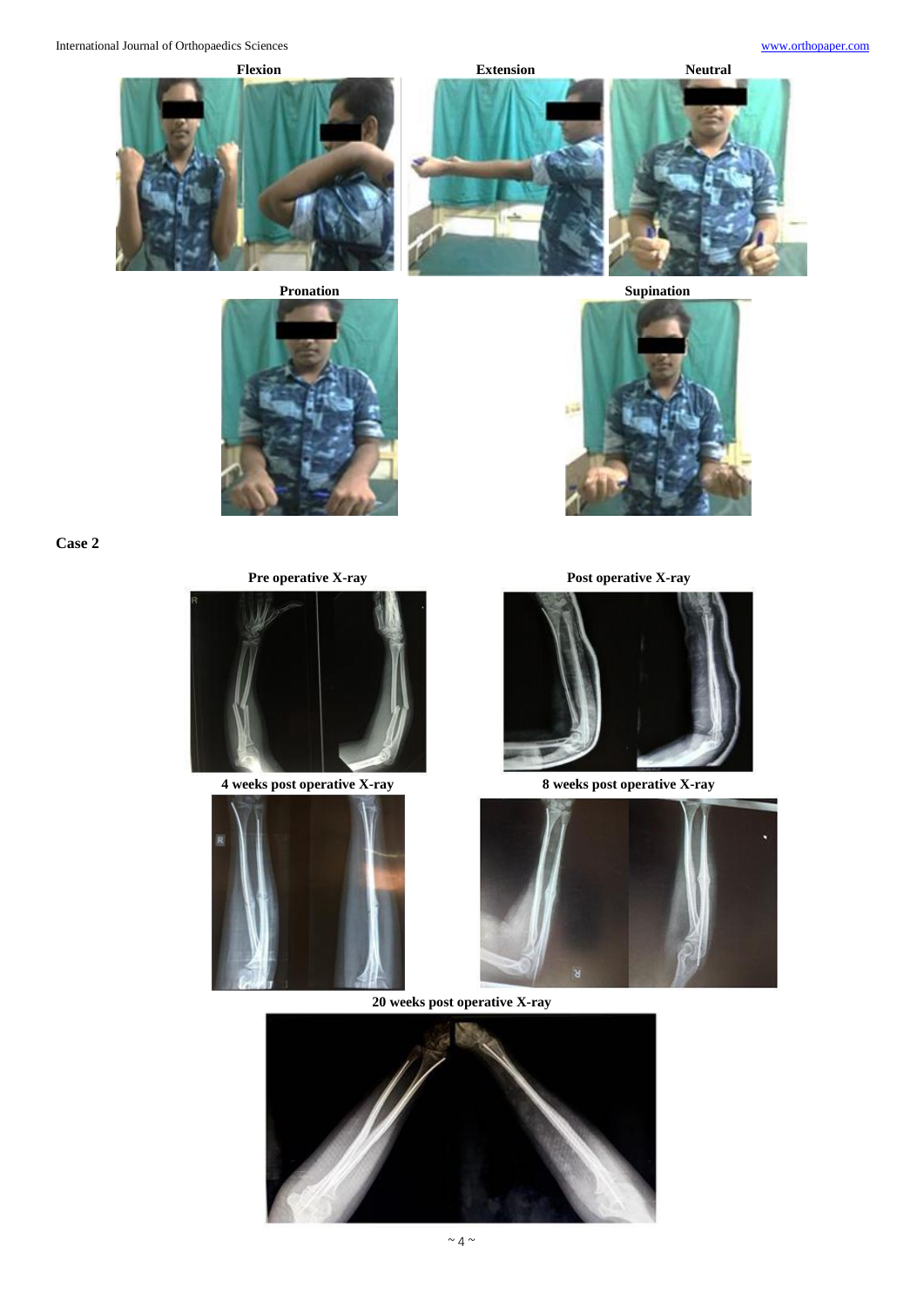### **Clinical Picture Flexion Extension**



**Neutral** 

**Pronation** 

**Supination** 



### **Results**

In order to evaluate the final functional and radiological outcome, our study utilised two criteria namely Price *et al*. criteria [11] and Anderson *et al*. criteria [12] .

### **Price** *et al***., Criteria**

| <b>Clinical</b><br>outcome | <b>Symptoms</b>                    | <b>Loss of forearm</b><br>rotation |
|----------------------------|------------------------------------|------------------------------------|
| Excellent                  | No complaint with strenuous work   | $< 11*$                            |
| Good                       | Mild complaint with strenuous work | $11* - 30*$                        |
| Fair                       | Mild complaint with daily work     | $31* - 90*$                        |
| Poor                       | All other results                  |                                    |

### **Based on Anderson** *et al***. scoring system**

| <b>Results</b>         | <b>Union</b>                            | Flexion / Extension at Supination and<br>elbow joint | pronation          |
|------------------------|-----------------------------------------|------------------------------------------------------|--------------------|
| Excellent              | Present                                 | $<10*$ loss                                          | $\langle 25*$ loss |
| Satisfactory           | Present                                 | $\langle 20^* \text{loss}$                           | $< 50*$ loss       |
| Unsatisfactory Present |                                         | $>20^*$ loss                                         | $> 50*$ loss       |
| Failure                | Non union with / without loss of motion |                                                      |                    |

In our study, by using both criteria, all the 20 patients had excellent outcomes, with regards to radiological union and range of movements.

### **Complications**

In our study 3 patients had infection at the ulnar entry site, because of leaving the implant protruding out of the skin, which were treated using oral antibiotics. In successful cases, this complication was avoided by burying the implant little deeper under the skin. No other complications such as osteomyelitis, non-union, malunion, implant failure, compartment syndrome was noted in our study.



**Fig 9:** Complications

### **Discussion**

Initially all paediatric both bone forearm fractures are managed conservatively. But now there is a change in the management of these fractures, because of the higher complications following conservative management. These fractures have a higher tendency to go for malunion due to improper reduction and redisplacement following closed reduction and casting. In a study conducted by Kay *et al.* [13], children aged more than 10 years will have a remarkable decrease in forearm movements due to closed reduction manoeuvres resulting in angulation more than 10*֯*. Treatment of these forearm fractures through non operative treatment had more complications than operative treatment [14]. Surgical treatment should be considered in patients with unstable forearm fractures, if acceptable alignment cannot be achieved with closed reduction manoeuvres. The remodelling potential particularly in older children will be limited, hence fractures with complete displacement are more commonly addressed by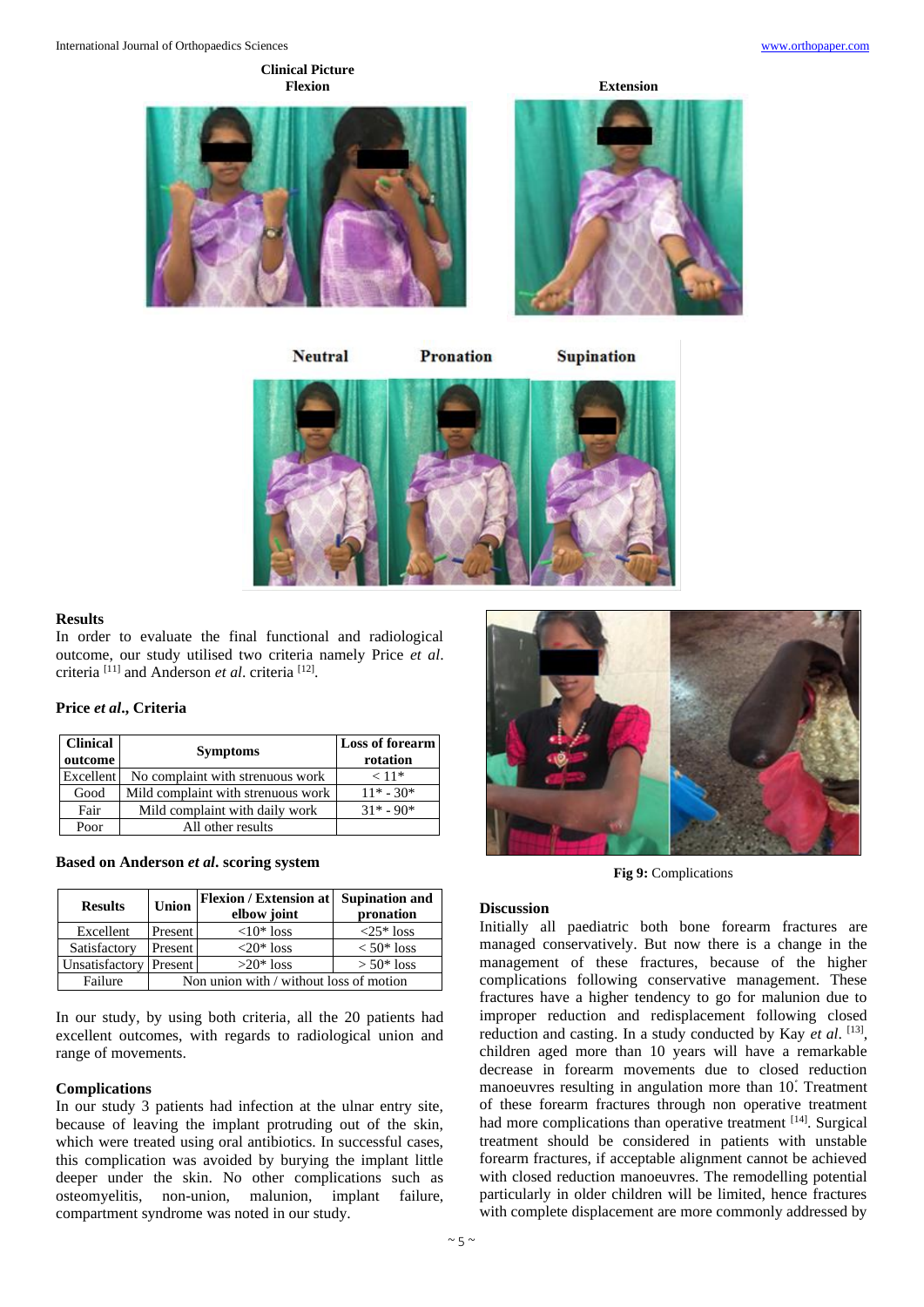#### International Journal of Orthopaedics Sciences [www.orthopaper.com](http://www.orthopaper.com/)

surgical treatment  $^{[15]}$ . Surgical intervention by classical fixation technique of open reduction and plating with physis sparing, provides anatomical reduction and stable fixation with earlier mobilisation of the joints [13]. The conventional plating methods has the disadvantage of surgical dissection to open the fracture site, loss of fracture hematoma, periosteal stripping, implant removal, higher chance of refracture due to stress shielding effect due to plating and possible neurovascular injury. Vainionpaa *et al*. [16] . Stated that out of 10 patients,5 had restricted forearm movements with loss of functional outcome because of the soft tissue compromise, treated with plate fixation. There is a 42% rate of neurovascular complications following implant removal of plates and screws after osseous union in the forearm [17]. Radio-ulnar synostosis can also be found in some rare cases [18] .

Recent studies regarding fractures of forearm fixation in paediatric population suggest intramedullary nailing has registered excellent outcomes and also has the advantage of nailing than plating in paediatric population  $[3, 19]$ . Intramedullary nailing helps in early union, decreases the infection risk and synostosis, and prevents making long incisions required for plating and its removal  $[5]$ . But the use of kirschner wire for fixation of these fractures intramedullary also had many disadvantages like penetration of k - wire, infection at the pin sites, restriction of movements in the involved forearm, delay in union of fractures [14]. To avoid these complications and to use the advantages of intramedullary fixation, titanium elastic nailing system is used. They act as internal splints, providing 3point fixation of fractures which helps in maintaining the alignment [20]. Reduction of fracture end to end is achieved, which helps in controlling rotational alignment and reduced motion at the fractured area promotes external callus formation by the conversion of shear stress into compression [4].

Study conducted by Furlan D *et al*. <sup>[21]</sup> in unstable both bone forearm fractures in peadiatric age group, showed the advantages of intramedullary nailing. They concluded nailing using elastic nail is the preferred method in children as it is less invasive and gives excellent functional outcome, as well as cosmetic results. Wall L *et al*. [22] demonstrated a retrospective study on 32 cases of age group between 12- 18 years, who were treated using intramedullary nailing for fractures of both bone forearm and concluded flexible nailing in the treatment of forearm both bone fractures provides early union of fracture and shows excellent results in adolescents age group. Amit *et al.* <sup>[23]</sup> treated 20 adolescent patients using intramedullary nailing by closed method for unstable both bone fractures of forearm and all cases healed within 6 weeks without any complications. In his study of both bone forearm fractures, he recommended using intramedullary nailing over plate fixation, because of proper reduction, decreased complications, better cosmesis and easier implant removal under local anaesthesia. Chen CE *et al*. [24] suggested in his study that fractures of both bone forearm in paediatric age group requiring fixation should be attended with intramedullary nailing using titanium elastic nailing system. In a retrospective study of 75 paediatric patients conducted by salonen A *et al.* <sup>[25]</sup> recommended TENS nailing as implant of choice for the unstable forearm fractures, even though minor complications can be seen. Haoqi Cai *et al*. [26] in his study on 52 patients between 4- 14 years of age recommended the usage of prebent elastic nail by intramedullary fixation is a better technique for the management of distal radius fracture at the metaphyseal diaphyseal junction showing better

reduction of fracture, solid fixation and minimal migration.

### **Conclusion**

In paediatric patients with both bone forearm fractures, intramedullary nailing with titanium elastic nails provides excellent results in terms of both radiological union and functional outcomes. This technique has more merits than conventional plating methods as it is less invasive, simple and easily reproducible procedure with better cosmesis. As axial loading is negligible in forearm fractures, implant failure is also not commonly seen. Thus TENS can be advocated for its use in paediatric population due it its excellent objective and subjective results.

### **References**

- 1. Jones K, Weiner DS. The management of forearm fractures in children: a plea for conservatism. J Pediatr Ortho 1999;19:811-5.
- 2. Vittas D, Larsen E, Torp-Pedersen S. Angular remodeling of midshaft forearm fractures in children. Clin Orthop 1991;265:261-5.
- 3. Yung SH, Lam CY, Choi KY, Ng KW, Maffulli N, Cheng JCY. Percutaneous intramedullary Kirschner wiring for displaced diaphyseal forearm fractures in children. J Bone Joint Surg Br 1998;80(1):91-4.
- 4. Lascombes P, Prevot J, Ligier JN. Elastic Stable Intramedullary Nailing in Forearm Shaft Fractures in Children: 85 cases. J Pediatr Orthop 1990;10:167-71.
- 5. Garg NK, Ballal MS, Malek IA, Webster RA, Bruce CE. Use of elastic stable intramedullary nailing for treating unstable forearm fractures in children. J Trauma 2008;65(1):109-15.
- 6. Yuan PS, Pring ME, Gaynor TP, Mubarak SJ, Newton PO. Compartment syndrome following intramedullary fixation of pediatric forearm fractures. J Pediatr Orthop 2004;24(4):370-5.
- 7. Chung KC, Spilson SV. The frequency and epidemiology of hand and forearm fractures in the united states. J Hand Surg 2001;26:908-15.
- 8. Creaseman C, Zaleske DJ, Ehrlich MG. analyzing forearm fractures in children: the more subtle signs of impending problems. Clin Orthop 1984;188:40-53.
- 9. Metaizeau JP, Ligier JN. Surgical treatment of fractures of long bones in children: Interference between osteosynthesis and physiological process of consolidations: Therapeutic indications. J Chir (Paris) 1984;121:527-37.
- 10. Sinikumpu JJ, Pokka T, Serlo W. The changing pattern of pediatric both-bone forearm shaft fractures among 86,000 children from 1997 to 2009. Eur J Pediatr Surg 2013;23:289-96.
- 11. Price CT, Scott DS, Kurzner ME, Flynn JC. Malunited forearm fractures in children. J Pediatr Orthop 1990;10(6):705-712. doi:10.1097/01241398-199011000- 00001.
- 12. Anderson LD, Sisk D, Tooms RE, Park WI 3rd. Compression-plate fixation in acute diaphyseal fractures of the radius and ulna. J Bone Joint Surg Am 1975;57(3):287-297.
- 13. Kay S, Smith C, Oppenheim WL. Both-bone mid-shaft forearm fractures in children. J Pediatr Orthop 1986;6:306-10.
- 14. Sinikumpu JJ, Lautamo A, Pokka T, Serlo W. Complications and radiographic outcome of children's both-bone diaphyseal forearm fractures after invasive and